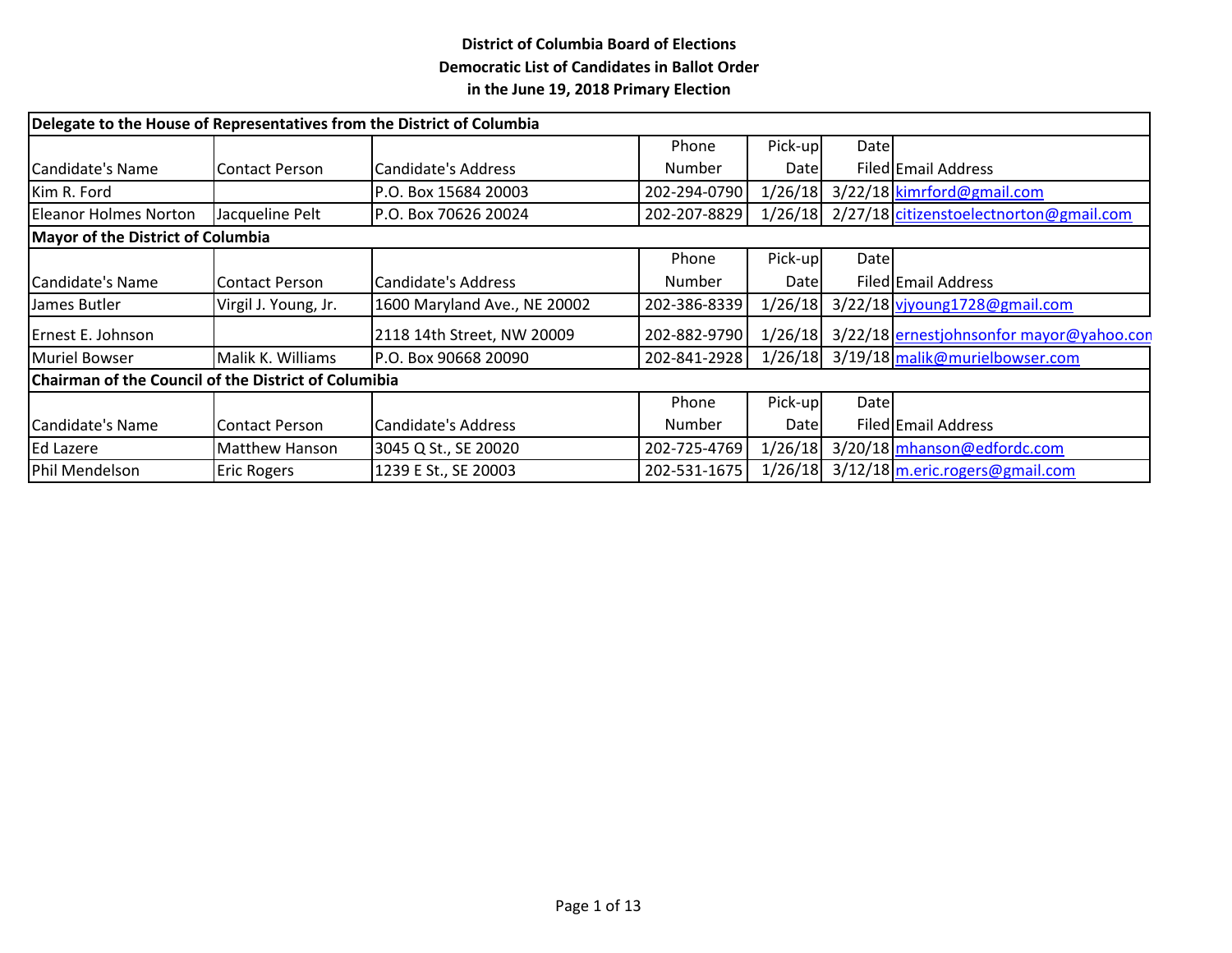|                                                          | At-Large Member of the Council of the District of Columbia |                                    |              |         |       |                                         |  |  |  |
|----------------------------------------------------------|------------------------------------------------------------|------------------------------------|--------------|---------|-------|-----------------------------------------|--|--|--|
|                                                          |                                                            |                                    | Phone        | Pick-up | Datel |                                         |  |  |  |
| Candidate's Name                                         | Contact Person                                             | Candidate's Address                | Number       | Datel   |       | Filed Email Address                     |  |  |  |
| Jeremiah Lowery                                          |                                                            | 3910 Georgia Ave., NW 20011        | 202-643-4573 | 1/26/18 |       | 3/20/18 info@jeremiah2018.com           |  |  |  |
| Anita Bonds                                              | Ronnie Edwards                                             | 202 Bates St., NW 20001            | 202-413-2715 | 1/26/18 |       | 3/20/18 ronnieedwards.5c11@gmail.com    |  |  |  |
| Marcus Goodwin                                           |                                                            | 1407 Webster Street, NW 20011      | 202-380-6299 |         |       | 1/26/18 3/22/18 marcus@goodwinfordc.com |  |  |  |
|                                                          | Ward 1 Member of the Council of the District of Columbia   |                                    |              |         |       |                                         |  |  |  |
|                                                          |                                                            |                                    | Phone        | Pick-up | Datel |                                         |  |  |  |
| <b>I</b> Candidate's Name                                | Contact Person                                             | Candidate's Address                | Number       | Date    |       | Filed Email Address                     |  |  |  |
| Sheika Reid                                              | Sirraya Grant                                              | 3421 14th St., NW 20010            | 202-719-9238 | 1/26/18 |       | 3/22/18 info@reid4ward1.com             |  |  |  |
| Brianne K Nadeau                                         |                                                            | P.O. Box 73081 20056               | 202-573-9256 | 1/26/18 |       | 3/22/18 brianne@briannefordc.com        |  |  |  |
| Lori Parker                                              | Marcia Shia                                                | P.O. Box 21680 20009               | 202-258-1130 | 1/26/18 |       | 3/19/18 marcia@electloriparker.com      |  |  |  |
| Kent Boese                                               |                                                            | 608 Rock Creek Church Rd., NW 2001 | 202-904-8111 | 1/26/18 |       | 3/20/18 kcboese@hotmail.com             |  |  |  |
| Ward 3 Member of the Council of the District of Columbia |                                                            |                                    |              |         |       |                                         |  |  |  |
|                                                          |                                                            |                                    | Phone        | Pick-up | Date  |                                         |  |  |  |
| <b>I</b> Candidate's Name                                | Contact Person                                             | Candidate's Address                | Number       | Datel   |       | Filed Email Address                     |  |  |  |
| Mary M. Cheh                                             | <b>Matt Frumin</b>                                         | 4709 Albemarle St., NW 20016       | 202-247-0819 | 1/26/18 |       | 3/6/18 matthewfrumin@gmail.com          |  |  |  |
| Ward 5 Member of the Council of the District of Columbia |                                                            |                                    |              |         |       |                                         |  |  |  |
|                                                          |                                                            |                                    | Phone        | Pick-up | Datel |                                         |  |  |  |
| Candidate's Name                                         | Contact Person                                             | Candidate's Address                | Number       | Datel   |       | Filed Email Address                     |  |  |  |
| Kenyan McDuffie                                          | <b>Rashid Mathus</b>                                       | P.O. Box 91175 20090               | 202-441-5199 | 1/29/18 |       | 3/19/18 rashidmathus@gmail.com          |  |  |  |
| <b>Bradley Thomas</b>                                    |                                                            | 107 P St., NW 20001                | 202-431-0190 | 1/26/18 |       | 3/20/18 b-ashton-thomas@comcast.net     |  |  |  |
| LaMonica Jeffrey                                         |                                                            | 2413 14th St., NE 20018            | 202-450-1767 | 3/14/18 |       | 3/22/18 lamonijf@aol.com                |  |  |  |
| Gayle Hall Carley                                        |                                                            | 4031 South Dakota Ave., NE 20018   | 202-779-5398 | 1/26/18 |       | 3/22/18 carleyforward5council@gmail.com |  |  |  |
| Nestor Djonkam                                           |                                                            | 851 21st St., NE 20002             | 202-640-9966 |         |       | 1/26/18 3/16/18 ndjonkam@hotmail.com    |  |  |  |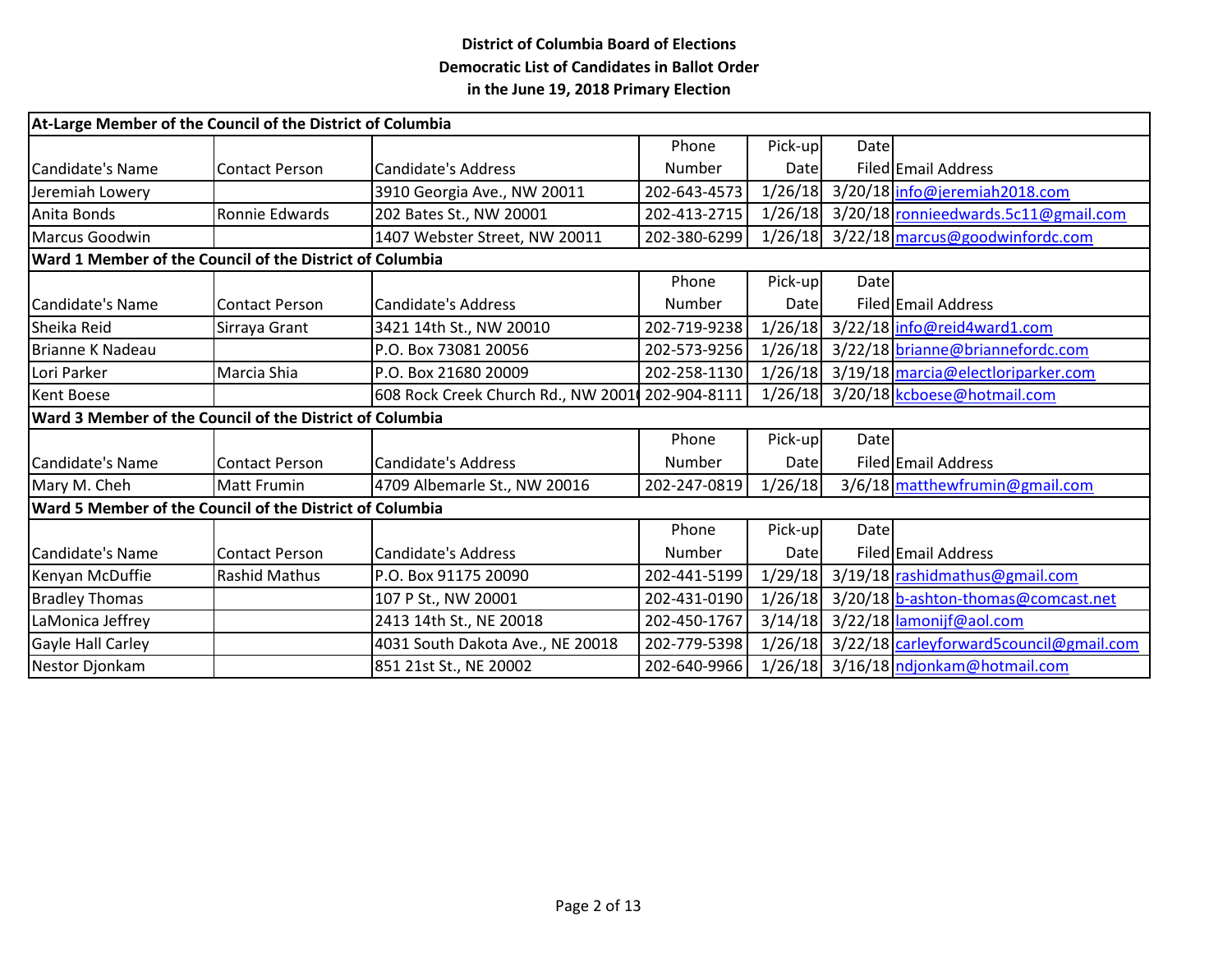| Ward 6 Member of the Council of the District of Columbia |                                     |                                   |              |         |                   |                                              |  |  |  |
|----------------------------------------------------------|-------------------------------------|-----------------------------------|--------------|---------|-------------------|----------------------------------------------|--|--|--|
|                                                          |                                     |                                   | Phone        | Pick-up | Date              |                                              |  |  |  |
| Candidate's Name                                         | <b>Contact Person</b>               | <b>Candidate's Address</b>        | Number       | Date    |                   | Filed Email Address                          |  |  |  |
| Lisa Hunter                                              | lan Hunter                          | 1211 C St., SE 20003              | 202-643-1591 | 1/26/18 |                   | 3/20/18 lisaforward6@gmail.com               |  |  |  |
| <b>Charles Allen</b>                                     |                                     | 1530 D St., NE 20002              | 202-210-5192 |         |                   | 1/26/18 3/19/18 charles@charlesallen2018.com |  |  |  |
| <b>Attorney General for the District of Columbia</b>     |                                     |                                   |              |         |                   |                                              |  |  |  |
|                                                          |                                     |                                   | Phone        | Pick-up | Date              |                                              |  |  |  |
| Candidate's Name                                         | <b>Contact Person</b>               | <b>Candidate's Address</b>        | Number       | Date    |                   | Filed Email Address                          |  |  |  |
| Karl A. Racine                                           | John Green                          | P.O. Box 6119 20044               | 202-607-5224 |         |                   | 2/12/18 3/20/18 john@karlracine.com          |  |  |  |
| <b>United States Senator</b>                             |                                     |                                   |              |         |                   |                                              |  |  |  |
|                                                          |                                     |                                   | Phone        | Pick-up | Datel             |                                              |  |  |  |
| Candidate's Name                                         | <b>Contact Person</b>               | <b>Candidate's Address</b>        | Number       | Date    |                   | Filed Email Address                          |  |  |  |
| <b>Andria Thomas</b>                                     |                                     | 1531 Massachusetts Ave., SE 20003 | 202-643-4119 |         |                   | 3/8/18 3/20/18 andria.thomas@gmail.com       |  |  |  |
| Michael D. Brown                                         |                                     | 4501 Western Ave., NW 20016       | 202-537-0739 |         |                   | 1/26/18 3/20/18 hrzcom@aol.com               |  |  |  |
|                                                          | <b>United States Representative</b> |                                   |              |         |                   |                                              |  |  |  |
|                                                          |                                     |                                   | Phone        | Pick-up | Date              |                                              |  |  |  |
| Candidate's Name                                         | <b>Contact Person</b>               | <b>Candidate's Address</b>        | Number       | Date    |                   | Filed Email Address                          |  |  |  |
| <b>Franklin Garcia</b>                                   |                                     | 2218 Newton St., NE 20018         | 202-460-3046 |         |                   | $1/26/18$ 3/19/18 fgarcia@maestropc.com      |  |  |  |
| National Committeewoman                                  |                                     |                                   |              |         |                   |                                              |  |  |  |
|                                                          |                                     |                                   | Phone        | Pick-up | <b>Date</b>       |                                              |  |  |  |
| Candidate's Name                                         | Slate, if any                       | <b>Candidate's Address</b>        | Number       | Date    |                   | Filed Email Address                          |  |  |  |
|                                                          | <b>Democrats Moving</b>             |                                   |              |         |                   |                                              |  |  |  |
| Silvia Martinez                                          | Forward #Resist                     | 1300 Randolph Street, NW 20011    |              |         | $2/16/18$ 3/19/18 |                                              |  |  |  |
|                                                          | DumpTrump-                          |                                   |              |         |                   |                                              |  |  |  |
| Nikki M. G. Lewis                                        | Dems4Action                         | 531 Quintana Pl., NW 20011        | 202-316-2769 |         |                   | 2/6/18 3/20/18 nikki.mg.lewis@gmail.com      |  |  |  |
| Marie C. Johns                                           |                                     | 5117 Warren Place, NW 20016       | 202-246-5155 | 2/27/18 |                   | 3/20/18 mjohns@leftwichllc.com               |  |  |  |
| <b>National Committeeman</b>                             |                                     |                                   |              |         |                   |                                              |  |  |  |
|                                                          |                                     |                                   | Phone        | Pick-up | Date              |                                              |  |  |  |
| Candidate's Name                                         | Slate, if any                       | <b>Candidate's Address</b>        | Number       | Date    |                   | Filed Email Address                          |  |  |  |
|                                                          | <b>Democrats Moving</b>             |                                   |              |         |                   |                                              |  |  |  |
| <b>Jack Evans</b>                                        | Forward #Resist                     | 3141 P St., NW 20007              | 202-255-3300 |         |                   | 1/26/18 3/19/18 jackevans@dccouncil.us       |  |  |  |
|                                                          | DumpTrump-                          |                                   |              |         |                   |                                              |  |  |  |
| Markus Batchelor                                         | Dems4Action                         | 207 Mississippi Ave., SE 20032    | 202-455-1032 |         |                   | 2/6/18 3/20/18 markusbatchelor@gmail.com     |  |  |  |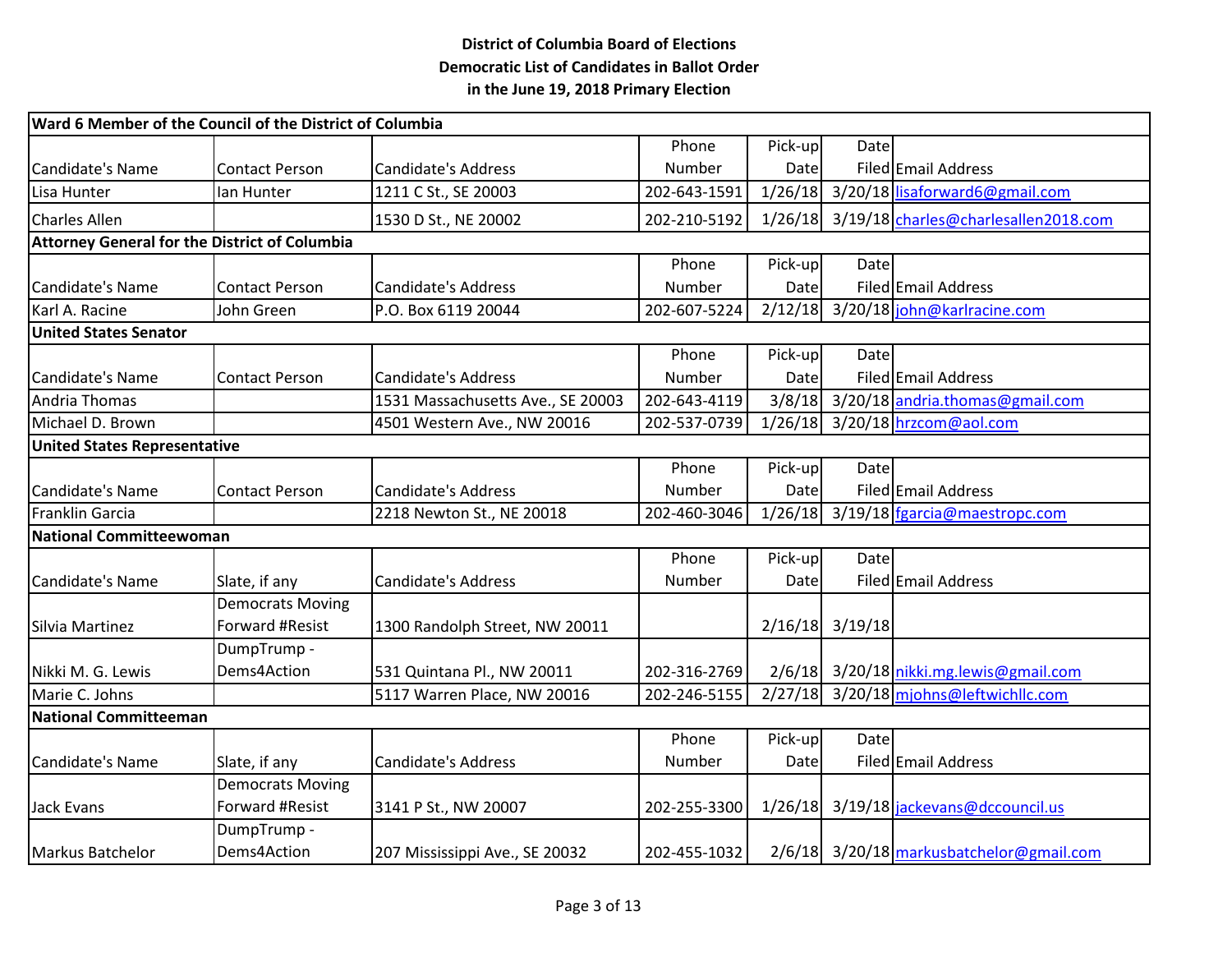| At-Large Committeewoman of the Democratic State Committee |                         |                                  |              |             |                   |                                             |  |
|-----------------------------------------------------------|-------------------------|----------------------------------|--------------|-------------|-------------------|---------------------------------------------|--|
|                                                           |                         |                                  | Phone        | Pick-up     | Date              |                                             |  |
| Candidate's Name                                          | Slate, if any           | Candidate's Address              | Number       | <b>Date</b> |                   | Filed Email Address                         |  |
| MaryEva Candon                                            | Dems win 2020           | 2122 California Street, NW 20008 | 202-246-5155 | 2/27/18     |                   | 3/22/18 candon@candonlaw.com                |  |
| Gail Gottlieb                                             | Dems win 2020           | 60 Hawaii Ave., NE 20011         | 202-489-5913 |             |                   | 2/27/18 3/22/18 mggottlieb@gmail.com        |  |
|                                                           | <b>Democrats Moving</b> |                                  |              |             |                   |                                             |  |
| Alexa Wertman Brown                                       | Forward #Resist         | 519 Florida Avenue, NW 20001     |              |             | $2/16/18$ 3/19/18 |                                             |  |
|                                                           | <b>Democrats Moving</b> |                                  |              |             |                   |                                             |  |
| Patricia "Pat" Elwood                                     | Forward #Resist         | 2740 34th Street, NW 20008       |              |             | $2/16/18$ 3/19/18 |                                             |  |
|                                                           | <b>Democrats Moving</b> |                                  |              |             |                   |                                             |  |
| Reta Jo Lewis                                             | Forward #Resist         | 555 Massachusetts Ave., NW 20001 |              |             | $2/16/18$ 3/19/18 |                                             |  |
|                                                           | <b>Democrats Moving</b> |                                  |              |             |                   |                                             |  |
| Latifa Lyles                                              | Forward #Resist         | 230 Madison Street, NW 20011     |              |             | $2/16/18$ 3/19/18 |                                             |  |
|                                                           | <b>Democrats Moving</b> |                                  |              |             |                   |                                             |  |
| Monica Roache'                                            | Forward #Resist         | 2731 P Street, NW 20007          |              |             | $2/16/18$ 3/19/18 |                                             |  |
|                                                           | <b>Democrats Moving</b> |                                  |              |             |                   |                                             |  |
| <b>Christine Warnke</b>                                   | Forward #Resist         | 3101 New Mexico Ave., NW 20016   | 202-637-5645 |             |                   | 2/16/18 3/19/18 Drchristinewarnke@gmail.com |  |
| Karen Judith Pataky                                       |                         | 2442 Huidekoper Place, NW 20007  | 202-337-3917 | 2/27/18     |                   | 3/22/18 kipataky@comcast.net                |  |
|                                                           | DumpTrump-              |                                  |              |             |                   |                                             |  |
| Sharece Crawford                                          | Dems4Action             | 3214 8th Street, SE 20032        | 202-792-9188 | 2/12/18     |                   | 3/20/18 sharececrawford@icloud.com          |  |
|                                                           | DumpTrump-              |                                  |              |             |                   |                                             |  |
| Sequnely Gray                                             | Dems4Action             | 650 Morton St., NW 20010         | 202-674-2847 |             |                   | $2/12/18$ 3/20/18 sequnely.gray@gmail.com   |  |
|                                                           | DumpTrump-              |                                  |              |             |                   |                                             |  |
| Chioma Iwuoha                                             | Dems4Action             | 3321 Dubois Pl., SE 20019        | 202.427.1455 |             |                   | $2/12/18$ 3/20/18 iwuohacj@gmail.com        |  |
|                                                           | DumpTrump-              |                                  |              |             |                   |                                             |  |
| Tiye Kinlow                                               | Dems4Action             | 4501 Connecticut Ave., NW 20002  | 202.674.0595 | 2/12/18     |                   | 3/20/18 tiye.kinlow@gmail.com               |  |
|                                                           | DumpTrump-              |                                  |              |             |                   |                                             |  |
| Heidi Kotzian                                             | Dems4Action             | 6607 16th Street, NW 20012       | 202-258-1961 |             |                   | 2/12/18 3/20/18 hkotzian@gmail.com          |  |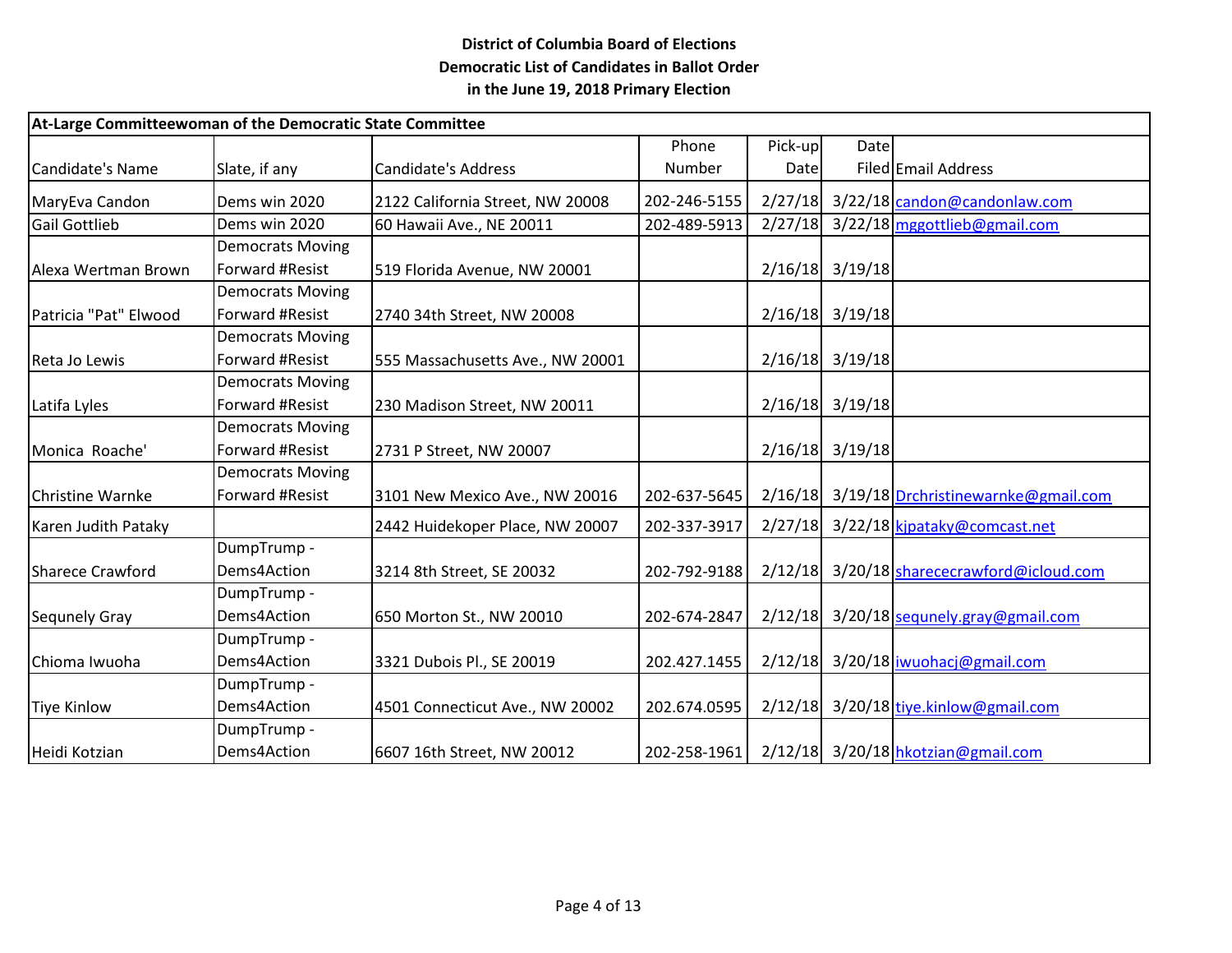|                         |                                                         | At-Large Committeewoman of the Democratic State Committee (continued) |              |             |                   |                                           |  |  |  |  |
|-------------------------|---------------------------------------------------------|-----------------------------------------------------------------------|--------------|-------------|-------------------|-------------------------------------------|--|--|--|--|
|                         | DumpTrump-                                              |                                                                       |              |             |                   |                                           |  |  |  |  |
| Janeese Lewis           | Dems4Action                                             | 6207 8th Street, NW 20011                                             | 202-258-5866 | 2/12/18     |                   | 3/20/18 janeese.lewis@gmail.com           |  |  |  |  |
|                         | DumpTrump-                                              |                                                                       |              |             |                   |                                           |  |  |  |  |
| Molly Ruland            | Dems4Action                                             | 1523 Oates Street, NE 20002                                           | 310-809-4210 |             |                   | $2/12/18$ 3/20/18 mollyruland@gmail.com   |  |  |  |  |
|                         | At-Large Committeeman of the Democratic State Committee |                                                                       |              |             |                   |                                           |  |  |  |  |
|                         |                                                         |                                                                       | Phone        | Pick-up     | Date              |                                           |  |  |  |  |
| Candidate's Name        | Slate, if any                                           | Candidate's Address                                                   | Number       | <b>Date</b> |                   | Filed Email Address                       |  |  |  |  |
| Walter J. Springman Jr. | Dems win 2020                                           | 2425 17th Street, NW 20009                                            | 202-591-0882 | 2/27/18     | 3/22/18           |                                           |  |  |  |  |
|                         | <b>Democrats Moving</b>                                 |                                                                       |              |             |                   |                                           |  |  |  |  |
| James S. Bubar          | Forward #Resist                                         | 3206 Tennyson Street, NW 20005                                        | 202-223-2060 | 2/16/18     |                   | 3/19/18 jbubar@aol.com                    |  |  |  |  |
|                         | <b>Democrats Moving</b>                                 |                                                                       |              |             |                   |                                           |  |  |  |  |
| Mario Cristaldo         | Forward #Resist                                         | 2440 16th Street, NW 20009                                            |              |             | $2/16/18$ 3/19/18 |                                           |  |  |  |  |
|                         | <b>Democrats Moving</b>                                 |                                                                       |              |             |                   |                                           |  |  |  |  |
| Dave Donaldson          | Forward #Resist                                         | 2939 Van Ness Street, NW 20008                                        | 202-460-5140 | 2/16/18     |                   | 3/19/18 donaldsondavidg@gmail.com         |  |  |  |  |
|                         | <b>Democrats Moving</b>                                 |                                                                       |              |             |                   |                                           |  |  |  |  |
| <b>Charles Gaither</b>  | Forward #Resist                                         | 1422 Van Buren Street, NW 20012                                       | 202-257-6557 | 2/16/18     |                   | 3/22/18 charlesgaither@gmail.com          |  |  |  |  |
|                         | <b>Democrats Moving</b>                                 |                                                                       |              |             |                   |                                           |  |  |  |  |
| John Green              | Forward #Resist                                         | 1927 13th Street, NW 20009                                            | 202-656-5826 | 2/16/18     |                   | 3/19/18 jcgreen1@gmail.com                |  |  |  |  |
|                         | <b>Democrats Moving</b>                                 |                                                                       |              |             |                   |                                           |  |  |  |  |
| James J. Zogby          | Forward #Resist                                         | 6319 Western Ave., NW 20015                                           |              | 2/16/18     | 3/19/18           |                                           |  |  |  |  |
|                         | DumpTrump -                                             |                                                                       |              |             |                   |                                           |  |  |  |  |
| Diallo K. Brooks        | Dems4Action                                             | 1800 Upshur St., NE 20018                                             | 202-257-7841 | 2/12/18     |                   | 3/20/18 diallo.brooks@gmail.com           |  |  |  |  |
|                         | DumpTrump-                                              |                                                                       |              |             |                   |                                           |  |  |  |  |
| John Capozzi            | Dems4Action                                             | 3612 Austin Street, SE 20020                                          | 202-641-7366 | 2/12/18     |                   | 3/20/18 johncapozzidc@aol.com             |  |  |  |  |
|                         | DumpTrump -                                             |                                                                       |              |             |                   |                                           |  |  |  |  |
| Philip Pannell          | Dems4Action                                             | 3415 5th Street, SE 20032                                             | 202-340-0788 | 2/12/18     |                   | 3/20/18 philippannell@comcast.net         |  |  |  |  |
|                         | DumpTrump -                                             |                                                                       |              |             |                   |                                           |  |  |  |  |
| Kishan Putta            | Dems4Action                                             | 3831 T Street, NW 20007                                               | 202-320-0058 | 2/12/18     |                   | 3/20/18 kishanputta@gmail.com             |  |  |  |  |
|                         | DumpTrump-                                              |                                                                       |              |             |                   |                                           |  |  |  |  |
| <b>Earl Williams</b>    | Dems4Action                                             | 2914 W Street, SE 20020                                               | 202-584-2703 | 3/14/18     |                   | 3/22/18 wearlwilliams@verizon.net         |  |  |  |  |
|                         | DumpTrump-                                              |                                                                       |              |             |                   |                                           |  |  |  |  |
| Charles E. Wilson       | Dems4Action                                             | 1344 Maple View Pl., SE 20020                                         | 202-834-0600 |             |                   | 2/12/18 3/20/18 charleswilsonhu@gmail.com |  |  |  |  |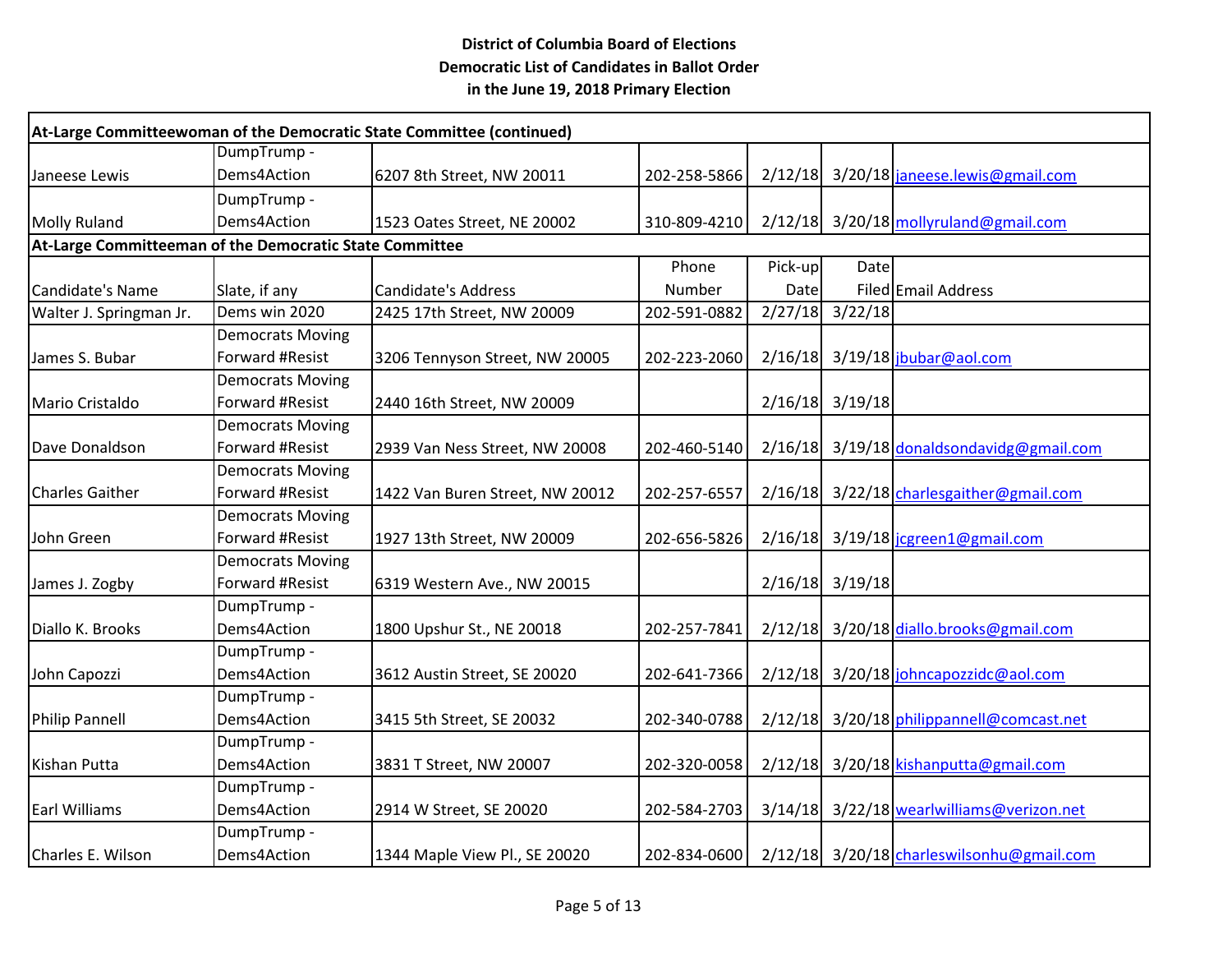| Ward 1 Committeewoman of the Democratic State Committee |               |                                                 |              |         |      |                                      |  |
|---------------------------------------------------------|---------------|-------------------------------------------------|--------------|---------|------|--------------------------------------|--|
|                                                         |               |                                                 | Phone        | Pick-up | Date |                                      |  |
| Candidate's Name                                        | Slate, if any | Candidate's Address                             | Number       | Datel   |      | Filed Email Address                  |  |
|                                                         |               |                                                 |              |         |      |                                      |  |
| Lynn C. French                                          |               | Ward One Democrats 1124 Columbia Road, NW 20009 | 202-321-2730 | 1/26/18 |      | 3/20/18 frenchdaughter@gmail.com     |  |
|                                                         |               |                                                 |              |         |      |                                      |  |
| Anita Bellamy Shelton                                   |               | Ward One Democrats 1937 Lamont Street, NW 20010 |              | 1/26/18 |      | 3/20/18 anitabshelton@gmail.com      |  |
|                                                         | DumpTrump -   |                                                 |              |         |      |                                      |  |
| Bonnie Cain                                             | Dems4Action   | 1753 Lamont Street, NW 20010                    | 202-483-2727 | 2/12/18 |      | 3/20/18 bonniejcain@gmail.com        |  |
|                                                         | DumpTrump -   |                                                 |              |         |      |                                      |  |
| Angelica Castañon                                       | Dems4Action   | 1105 Pard Rd., NW 20010                         | 202-251-5671 |         |      | 2/12/18 3/20/18 castanonac@gmail.com |  |
| Ward 1 Committeeman of the Democratic State Committee   |               |                                                 |              |         |      |                                      |  |
|                                                         |               |                                                 |              |         |      |                                      |  |
| Stanley J. Mayes                                        |               | Ward One Democrats 1319 Wallach Pl., NW 20009   | 202-328-1368 | 1/26/18 |      | 3/20/18 stanmayes@gmail.com          |  |
|                                                         | DumpTrump -   |                                                 |              |         |      |                                      |  |
| Tony Donaldson, Jr.                                     | Dems4Action   | 2814 Sherman Ave., NW 20001                     | 202-247-8587 | 2/12/18 |      | 3/20/18 tdonaldsondc@gmail.com       |  |
|                                                         | DumpTrump -   |                                                 |              |         |      |                                      |  |
| <b>Steve Lanning</b>                                    | Dems4Action   | 1736 Columbia Rd., NW 20009                     | 202-409-1000 |         |      | 2/12/18 3/20/18 slanning@maliuna.org |  |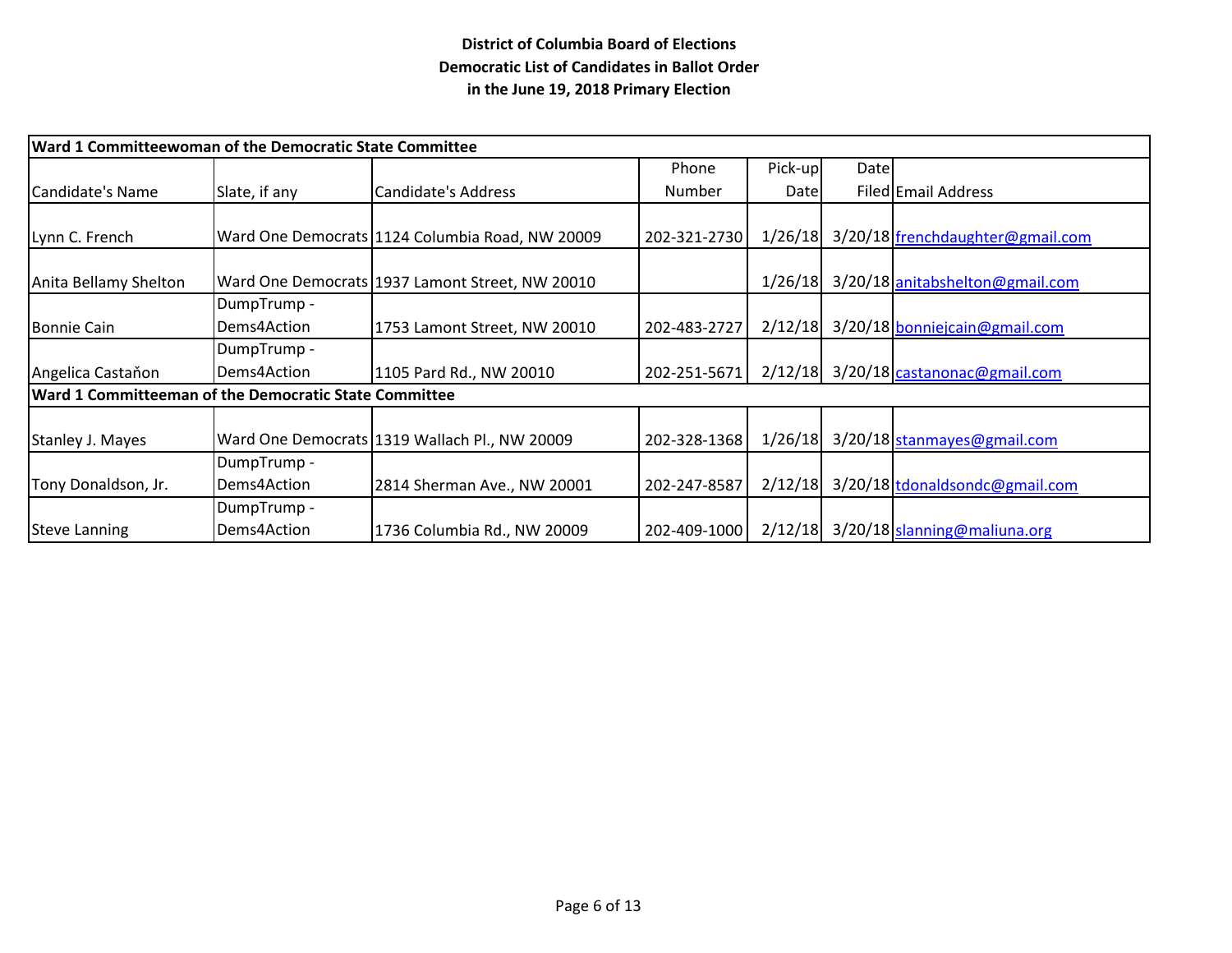| Ward 2 Committeewoman of the Democratic State Committee |                         |                                  |               |             |             |                                        |  |  |
|---------------------------------------------------------|-------------------------|----------------------------------|---------------|-------------|-------------|----------------------------------------|--|--|
|                                                         |                         |                                  | Phone         | Pick-up     | <b>Date</b> |                                        |  |  |
| Candidate's Name                                        | Slate, if any           | Candidate's Address              | Number        | Datel       |             | Filed Email Address                    |  |  |
|                                                         | DumpTrump -             |                                  |               |             |             |                                        |  |  |
| <b>Merry Rutrick</b>                                    | Dems4Action             | 1750 P St., NW 20036             | 202-630-8008  | 1/29/18     |             | 3/20/18 merry@merryrutrick.com         |  |  |
|                                                         | DumpTrump -             |                                  |               |             |             |                                        |  |  |
| Marina Streznewski                                      | Dems4Action             | 904 New Hampshire Ave., NW 20037 | 202-441-3744  |             |             | 1/29/18 3/20/18 mstreznewski@gmail.com |  |  |
|                                                         | <b>Democrats Moving</b> |                                  |               |             |             |                                        |  |  |
| Susan Baraňano                                          | Forward #Resist         | 2000 F Street NW 20006           | 202-320-7035  | 2/16/18     |             | 3/19/18 susigbf@gmail.com              |  |  |
|                                                         | <b>Democrats Moving</b> |                                  |               |             |             |                                        |  |  |
| <b>Sherri Kimbel</b>                                    | Forward #Resist         | 945 O St., NW 20001              | 202-489-8179  |             |             | 1/26/18 3/19/18 skdc2008@gmail.com     |  |  |
| Ward 2 Committeeman of the Democratic State Committee   |                         |                                  |               |             |             |                                        |  |  |
|                                                         |                         |                                  | Phone         | Pick-up     | <b>Date</b> |                                        |  |  |
| Candidate's Name                                        | Slate, if any           | Candidate's Address              | <b>Number</b> | <b>Date</b> |             | Filed Email Address                    |  |  |
|                                                         | DumpTrump -             |                                  |               |             |             |                                        |  |  |
| John Fanning                                            | Dems4Action             | 1307 12th St., NW 20005          | 202-510-1983  | 1/29/18     |             | 3/20/18 johnsfanning 2@yahoo.com       |  |  |
|                                                         | DumpTrump -             |                                  |               |             |             |                                        |  |  |
| Delvone Michael                                         | Dems4Action             | 1332 15th St., NW 20005          | 757-575-4010  | 1/29/18     |             | 3/20/18 dmorrismichael@gmail.com       |  |  |
|                                                         | <b>Democrats Moving</b> |                                  |               |             |             |                                        |  |  |
| John E. Lazar                                           | Forward #Resist         | 1220 N St., NW 20005             | 202-842-1121  |             |             | 1/26/18 3/19/18 jelazar324@aol.com     |  |  |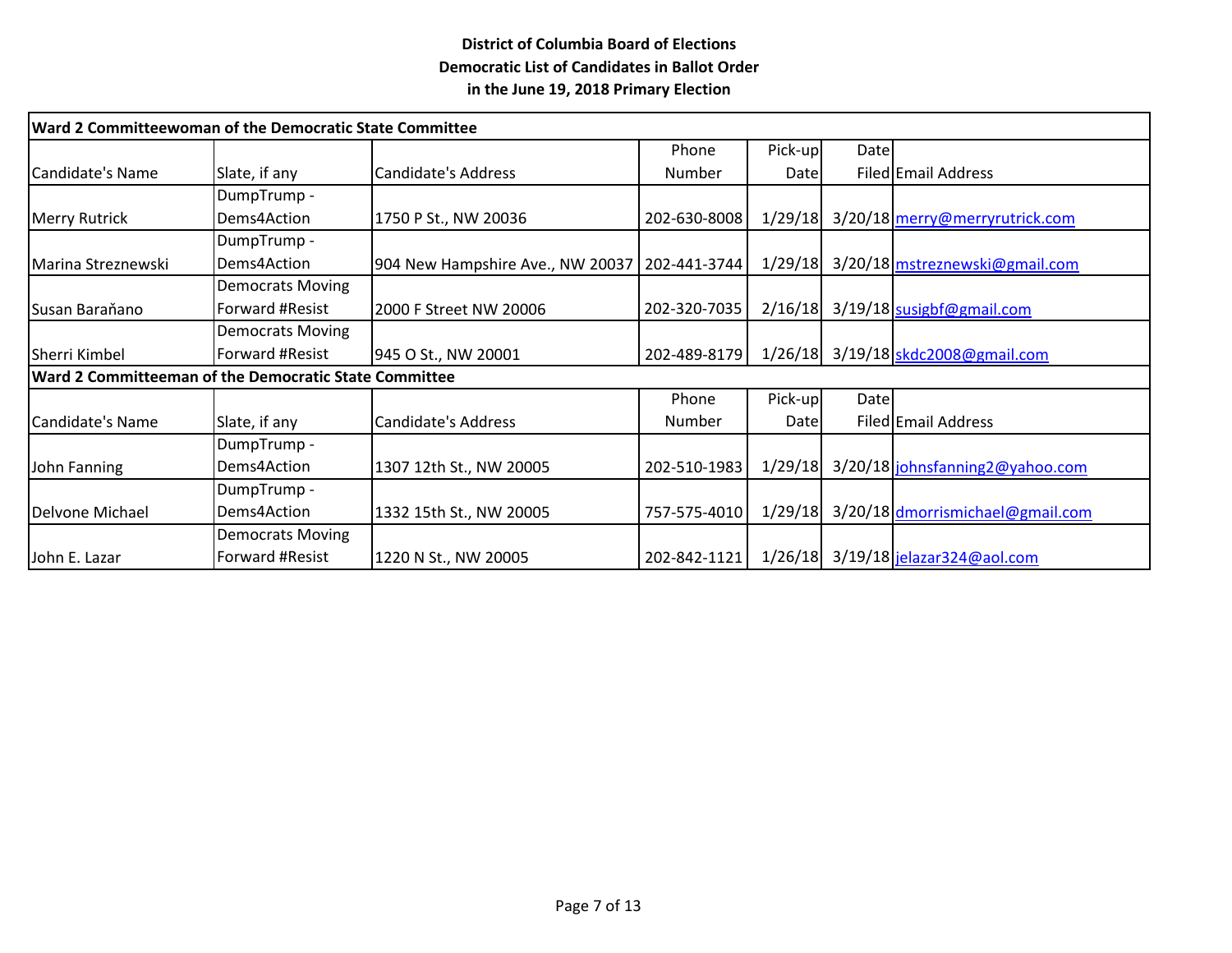|                           | Ward 3 Committeewoman of the Democratic State Committee |                                 |              |         |      |                                         |  |
|---------------------------|---------------------------------------------------------|---------------------------------|--------------|---------|------|-----------------------------------------|--|
|                           |                                                         |                                 | Phone        | Pick-up | Date |                                         |  |
| Candidate's Name          | Slate, if any                                           | Candidate's Address             | Number       | Date    |      | Filed Email Address                     |  |
|                           | Ward 3 Blue Wave                                        |                                 |              |         |      |                                         |  |
| <b>Elizabeth Mitchell</b> | <b>Democrats</b>                                        | 4704 Warren St., NW 20016       |              | 1/26/18 |      | 3/19/18 efcmitchell@gmail.com           |  |
|                           | Ward 3 Blue Wave                                        |                                 |              |         |      |                                         |  |
| Shelley Tomkin            | <b>Democrats</b>                                        | 5816 Nevada St., NW 20015       | 202-363-8387 | 1/26/18 |      | 3/19/18 shelltomk@aol.com               |  |
|                           | DumpTrump -                                             |                                 |              |         |      |                                         |  |
| Audrey R. Alvarado        | Dems4Action                                             | 3530 Van Ness St., NW 20008     | 202-669-2567 | 1/30/18 |      | 3/16/18 alvarado.audrey@gmail.com       |  |
|                           | DumpTrump -                                             |                                 |              |         |      |                                         |  |
| Ann Loikow                | Dems4Action                                             | 3404 Rodman St., NW 20008       | 202-363-6658 | 1/30/18 |      | 3/16/18 aloikow@icloud.com              |  |
|                           | Ward 3 Committeeman of the Democratic State Committee   |                                 |              |         |      |                                         |  |
|                           |                                                         |                                 | Phone        | Pick-up | Date |                                         |  |
| Candidate's Name          | Slate, if any                                           | Candidate's Address             | Number       | Date    |      | Filed Email Address                     |  |
|                           | Ward 3 Blue Wave                                        |                                 |              |         |      |                                         |  |
| Hugh Allen                | <b>Democrats</b>                                        | 3834 Windom Pl., NW 20016       | 202-355-8432 | 1/26/18 |      | 3/19/18 hugh.allen12@gmail.com          |  |
|                           | Ward 3 Blue Wave                                        |                                 |              |         |      |                                         |  |
| Beau Finley               | <b>Democrats</b>                                        | 2801 Quebec St., NW 20008       | 443-863-8999 | 1/26/18 |      | 3/19/18 beaufinleyanc@gmail.com         |  |
|                           | DumpTrump -                                             |                                 |              |         |      |                                         |  |
| Zachary B. Israel         | Dems4Action                                             | 2915 Connecticut Ave., NW 20008 | 908-304-8021 | 1/30/18 |      | 3/16/18 zisrael985@gmail.com            |  |
|                           | DumpTrump -                                             |                                 |              |         |      |                                         |  |
| Jesse Lovell              | Dems4Action                                             | 4849 Connecticut Ave., NW 20008 | 202-236-2063 |         |      | $1/30/18$ 3/16/18 pravdasatya@yahoo.com |  |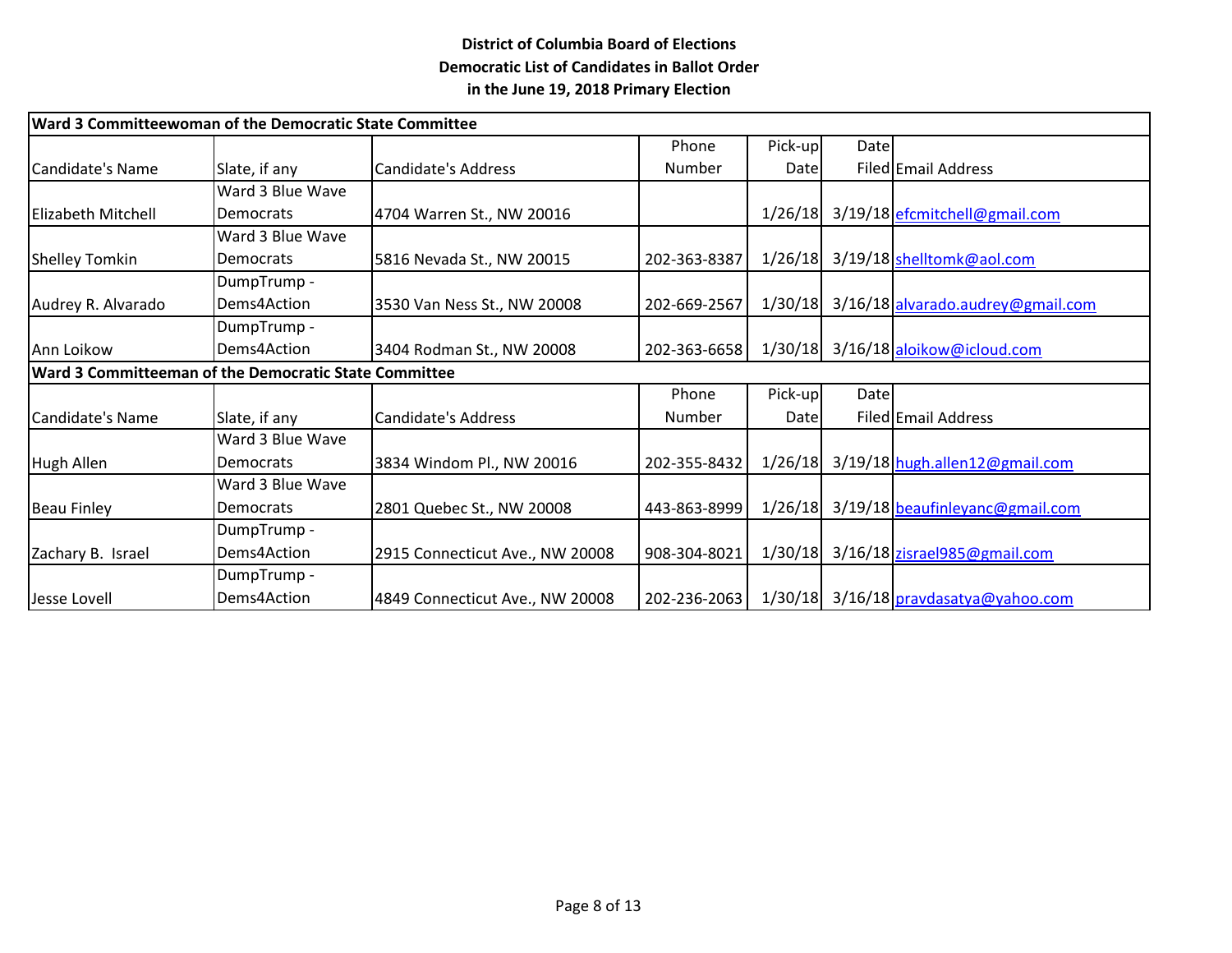|                  | Ward 4 Committeewoman of the Democratic State Committee |                                |              |         |                     |                                      |
|------------------|---------------------------------------------------------|--------------------------------|--------------|---------|---------------------|--------------------------------------|
|                  |                                                         |                                | Phone        | Pick-up | Date                |                                      |
| Candidate's Name | Slate, if any                                           | Candidate's Address            | Number       | Datel   |                     | Filed Email Address                  |
|                  | DumpTrump -                                             |                                |              |         |                     |                                      |
| Renée L. Bowser  | Dems4Action                                             | 5322 2nd Street, NW 20011      | 202-466-1593 |         |                     | 2/5/18 3/20/18 reneelb@outlook.com   |
|                  | DumpTrump -                                             |                                |              |         |                     |                                      |
| Carla Ferris     | Dems4Action                                             | 1319 Decatur Street, NW 20011  | 202-441-9885 | 2/5/18  |                     | 3/20/18 carlaferris82@gmail.com      |
|                  | <b>Democrats Moving</b>                                 |                                |              |         |                     |                                      |
| Linda L. Gray    | Forward #Resist                                         | 6430 Blair Rd., NW 20012       | 202-723-7746 | 2/1/18  |                     | 3/19/18   1g7746@comcast.net         |
|                  | <b>Democrats Moving</b>                                 |                                |              |         |                     |                                      |
| Renée J. Johnson | Forward #Resist                                         | 5661 3rd St., NE 20011         | 847-693-8769 |         | $2/23/18$ $3/22/18$ |                                      |
|                  | Ward 4 Committeeman of the Democratic State Committee   |                                |              |         |                     |                                      |
|                  |                                                         |                                | Phone        | Pick-up | Date                |                                      |
| Candidate's Name | Slate, if any                                           | Candidate's Address            | Number       | Datel   |                     | Filed Email Address                  |
|                  | DumpTrump -                                             |                                |              |         |                     |                                      |
| Eric Atilano     | Dems4Action                                             | 715 Van Buren Street, NW 20012 | 210-862-9927 |         |                     | 2/5/18 3/20/18 ericatilano@yahoo.com |
|                  | DumpTrump -                                             |                                |              |         |                     |                                      |
| Todd Brogan      | Dems4Action                                             | 4226 7th Street, NW 20011      | 347-319-4712 | 2/5/18  |                     | 3/20/18 ward4brogan@gmail.com        |
|                  | <b>Democrats Moving</b>                                 |                                |              |         |                     |                                      |
| James J Sydnor   | Forward #Resist                                         | 411 Oneida Place, NW 20011     | 206-931-3671 | 2/1/18  |                     | 3/9/18 jassyd50@gmail.com            |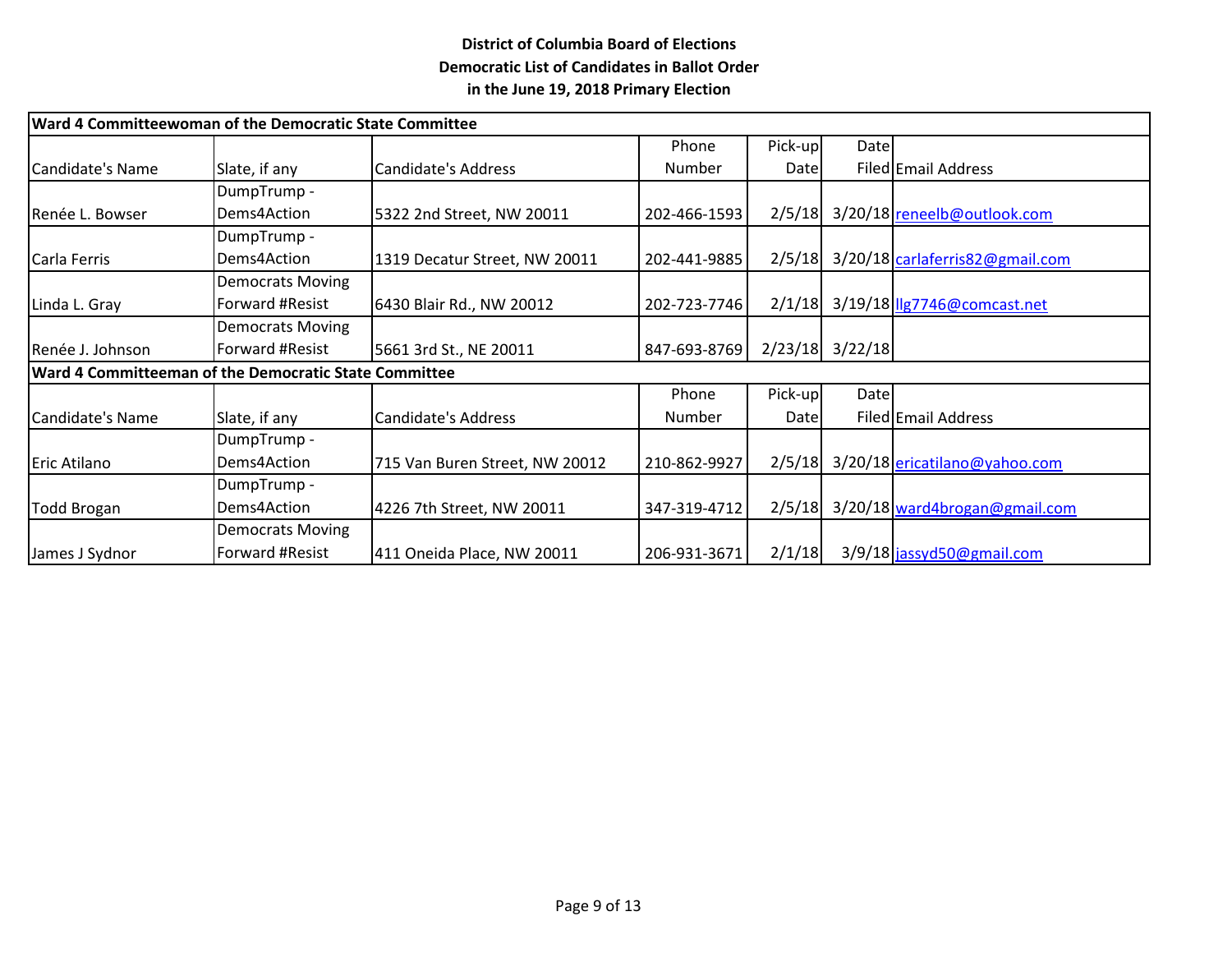|                                                       | Ward 5 Committeewoman of the Democratic State Committee |                               |              |         |             |                                       |  |  |
|-------------------------------------------------------|---------------------------------------------------------|-------------------------------|--------------|---------|-------------|---------------------------------------|--|--|
|                                                       |                                                         |                               | Phone        | Pick-up | <b>Date</b> |                                       |  |  |
| Candidate's Name                                      | Slate, if any                                           | <b>Candidate's Address</b>    | Number       | Date    |             | Filed Email Address                   |  |  |
|                                                       | <b>Democrats Moving</b>                                 |                               |              |         |             |                                       |  |  |
| Romaine B. Thomas                                     | Forward #Resist                                         | 4003 21st St., NE 20018       | 202-635-4682 | 2/23/18 | 3/20/18     |                                       |  |  |
|                                                       | DumpTrump -                                             |                               |              |         |             |                                       |  |  |
| Jay Mills                                             | Dems4Action                                             | 1714 Douglas St., NE 20018    | 301-661-1114 | 2/9/18  |             | 3/20/18 talk2mila@gmail.com           |  |  |
|                                                       | DumpTrump -                                             |                               |              |         |             |                                       |  |  |
| Andra Wicks                                           | Dems4Action                                             | 4962 6th St., NE 20017        | 202-230-3777 | 2/9/18  |             | 3/18/18 awicks2020@aol.com            |  |  |
| Demetris Cheatham                                     |                                                         | 1401 New York Ave., NE 20002  | 202-679-1375 | 3/8/18  |             | 3/22/18 demetris.cheatham@gmail.com   |  |  |
| Ward 5 Committeeman of the Democratic State Committee |                                                         |                               |              |         |             |                                       |  |  |
|                                                       |                                                         |                               | Phone        | Pick-up | <b>Date</b> |                                       |  |  |
| Candidate's Name                                      | Slate, if any                                           | <b>Candidate's Address</b>    | Number       | Date    |             | Filed Email Address                   |  |  |
|                                                       |                                                         |                               |              |         |             |                                       |  |  |
| Ronnie Edwards                                        |                                                         | 1220 Michigan Ave., NE 20017  | 202-413-2715 | 1/26/18 |             | 3/19/18 ronnieedwards.5c11@gmail.com  |  |  |
|                                                       | <b>Democrats Moving</b>                                 |                               |              |         |             |                                       |  |  |
| Timothy Thomas                                        | Forward #Resist                                         | 4716 Eastern Avenue, NE 20017 | 202-529-5903 | 1/31/18 |             | 3/19/18 txthomas2202@gmail.com        |  |  |
|                                                       | DumpTrump -                                             |                               |              |         |             |                                       |  |  |
| Walter Deleon                                         | Dems4Action                                             | 2725 28th St., NE 20018       | 202-820-4004 | 2/9/18  |             | 3/20/18 walter@walterdeleon.org       |  |  |
|                                                       | DumpTrump -                                             |                               |              |         |             |                                       |  |  |
| Gordon-Andrew Fletcher   Dems4Action                  |                                                         | 350 Galloway St., NE 20011    | 202-440-2159 |         |             | 2/9/18 3/20/18 gafletcher 2@gmail.com |  |  |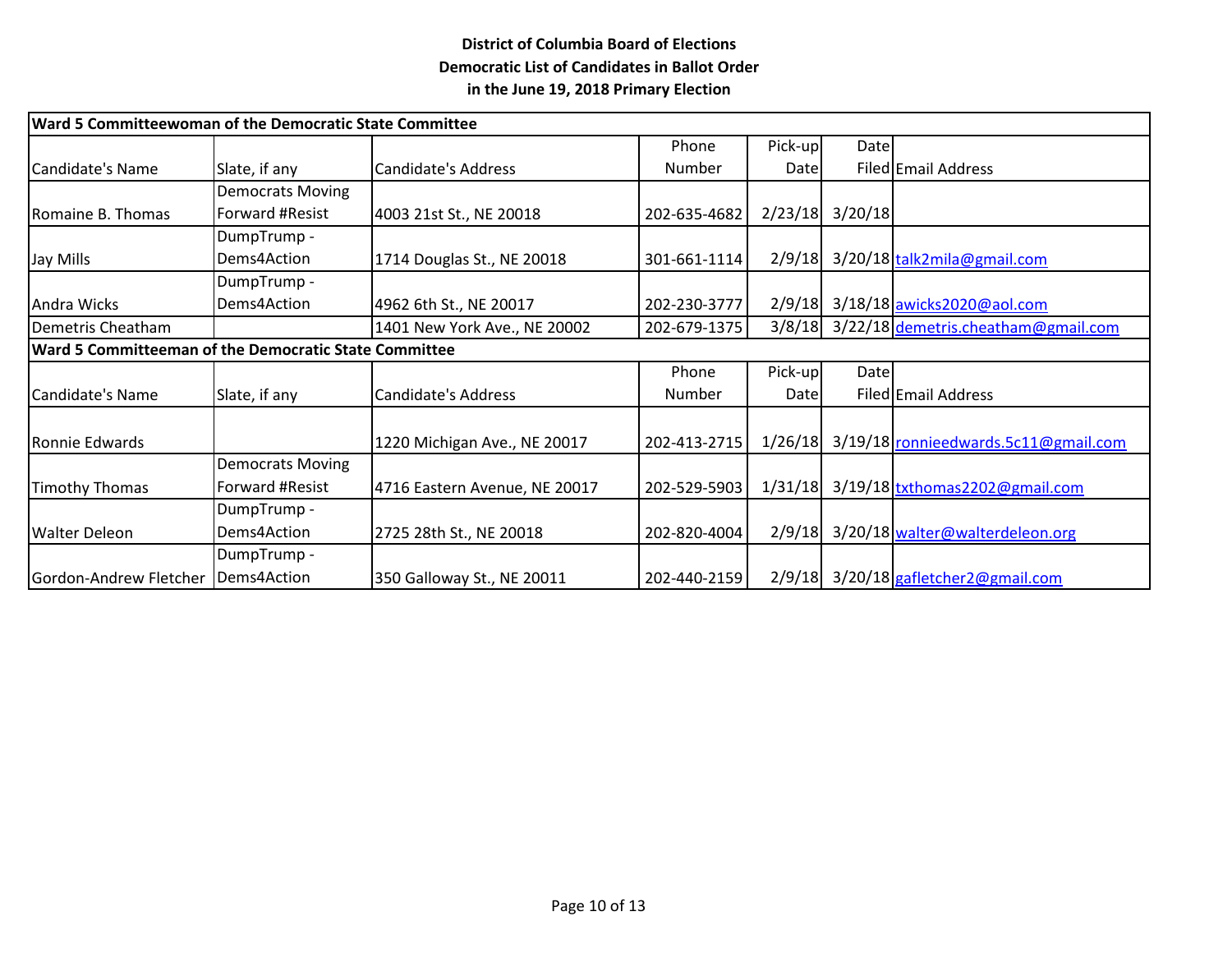| Ward 6 Committeewoman of the Democratic State Committee |                         |                                   |              |         |                  |                                          |  |  |
|---------------------------------------------------------|-------------------------|-----------------------------------|--------------|---------|------------------|------------------------------------------|--|--|
|                                                         |                         |                                   | Phone        | Pick-up | Datel            |                                          |  |  |
| Candidate's Name                                        | Slate, if any           | Candidate's Address               | Number       | Date    |                  | Filed Email Address                      |  |  |
|                                                         | Dump Trump-             |                                   |              |         |                  |                                          |  |  |
| <b>Wendy Cronin</b>                                     | Dems4Action             | 1375 Potomac Ave., SE 20003       | 202-253-7714 | 2/2/18  |                  | 3/20/18 wendy.a.cronin@gmail.com         |  |  |
|                                                         | DumpTrump -             |                                   |              |         |                  |                                          |  |  |
| Andria Thomas                                           | Dems4Action             | 1531 Massachusetts Ave., SE 20003 |              |         | $2/2/18$ 3/20/18 |                                          |  |  |
| Ward 6 Committeeman of the Democratic State Committee   |                         |                                   |              |         |                  |                                          |  |  |
|                                                         |                         |                                   | Phone        | Pick-up | <b>Date</b>      |                                          |  |  |
| Candidate's Name                                        | Slate, if any           | Candidate's Address               | Number       | Datel   |                  | Filed Email Address                      |  |  |
|                                                         | <b>Democrats Moving</b> |                                   |              |         |                  |                                          |  |  |
| Don Dinan                                               | Forward #Resist         | 221 9th Street SE, 20003          | 202-255-1683 | 3/14/18 |                  | 3/20/18 dondinan@gmail.com               |  |  |
|                                                         | <b>Democrats Moving</b> |                                   |              |         |                  |                                          |  |  |
| David Meadows                                           | Forward #Resist         | 305 K Street, SE 20003            | 202-714-4530 | 3/14/18 |                  | 3/20/18 dcgaydemocrat@aol.com            |  |  |
|                                                         | DumpTrump -             |                                   |              |         |                  |                                          |  |  |
| Franco Ciammachilli                                     | Dems4Action             | 721 East Capitol St., SE 20003    | 202-525-9360 | 2/2/18  |                  | 3/20/18 fbciammachilli@gmail.com         |  |  |
|                                                         | DumpTrump -             |                                   |              |         |                  |                                          |  |  |
| Zach Weinstein                                          | Dems4Action             | 1434 Potomac Ave., SE 20003       | 410-300-5087 |         |                  | 2/2/18 3/20/18 zachweinstein91@gmail.com |  |  |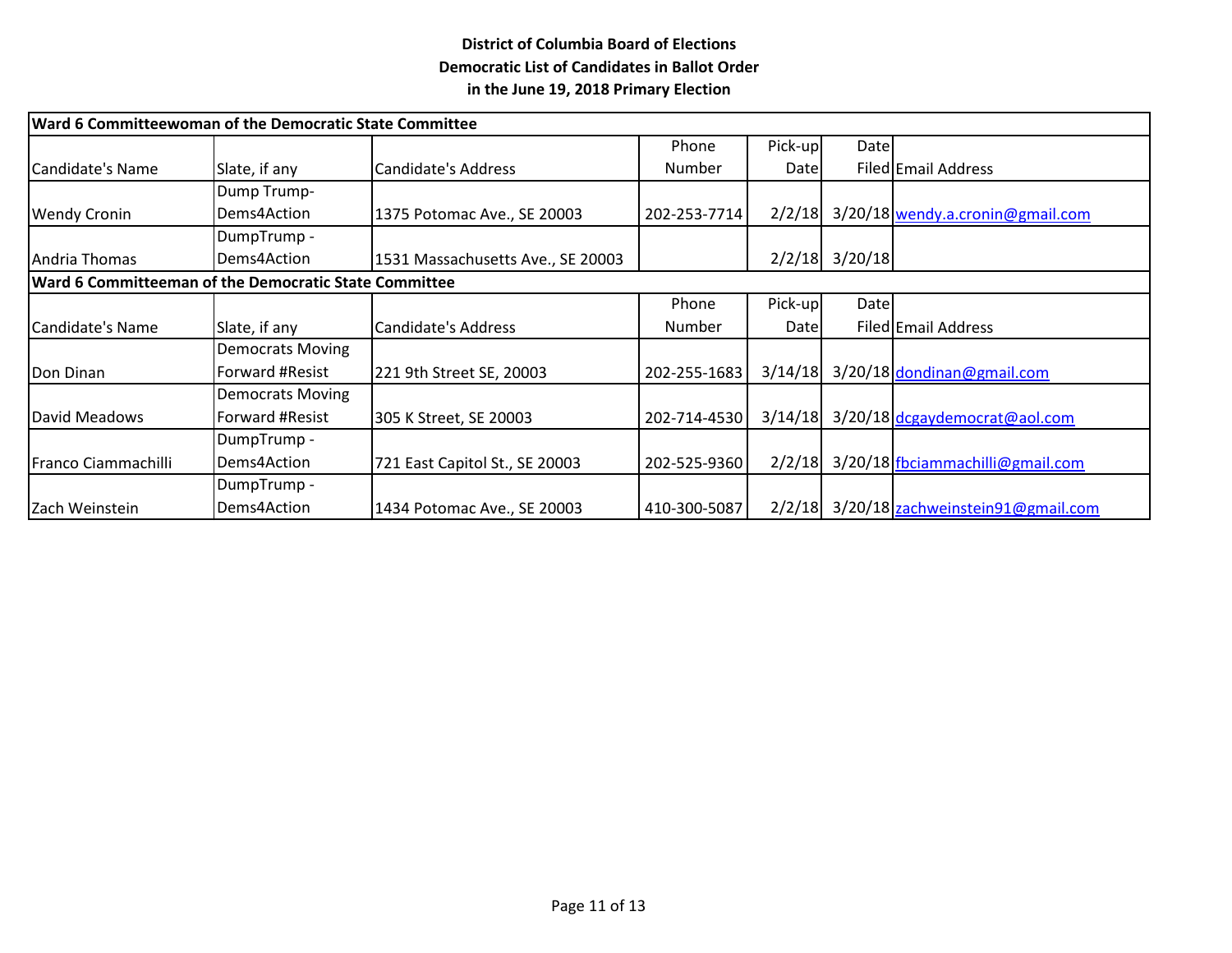| Ward 7 Committeewoman of the Democratic State Committee |                              |                               |               |         |       |                                          |  |  |
|---------------------------------------------------------|------------------------------|-------------------------------|---------------|---------|-------|------------------------------------------|--|--|
|                                                         |                              |                               | Phone         | Pick-up | Date  |                                          |  |  |
| Candidate's Name                                        | Slate, if any                | Candidate's Address           | Number        | Date    | Filed | <b>Email Address</b>                     |  |  |
|                                                         | Ward 7 DEMS for              |                               |               |         |       |                                          |  |  |
| Dorothy Douglas                                         | <b>Action &amp; Progress</b> | 4401 Minnesota Ave., NE 20019 | 202-640-9584  |         |       | 3/8/18 3/20/18 d.douglas0123@gmail.com   |  |  |
|                                                         | Ward 7 DEMS for              |                               |               |         |       |                                          |  |  |
| Lauren Grimes                                           | <b>Action &amp; Progress</b> | 4812 Bass Place, SE 20019     | 202-281-5120  |         |       | 3/8/18 3/20/18 grimes laurenm@gmail.com  |  |  |
| Ward 7 Committeeman of the Democratic State Committee   |                              |                               |               |         |       |                                          |  |  |
|                                                         |                              |                               | Phone         | Pick-up | Datel |                                          |  |  |
| Candidate's Name                                        | Slate, if any                | Candidate's Address           | <b>Number</b> | Date    |       | Filed Email Address                      |  |  |
|                                                         | Ward 7 DEMS for              |                               |               |         |       |                                          |  |  |
| Phillip Hammond                                         | <b>Action &amp; Progress</b> | 2132 Branch Ave., SE 20020    | 202-582-3059  | 2/14/18 |       | 3/20/18 mary ham33bird@hotmail.com       |  |  |
|                                                         | Ward 7 DEMS for              |                               |               |         |       |                                          |  |  |
| Dexter Williams                                         | <b>Action &amp; Progress</b> | 2063 38th Street, SE 20020    | 202-834-9879  |         |       | 3/9/18 3/20/18 dexterowilliams@gmail.com |  |  |